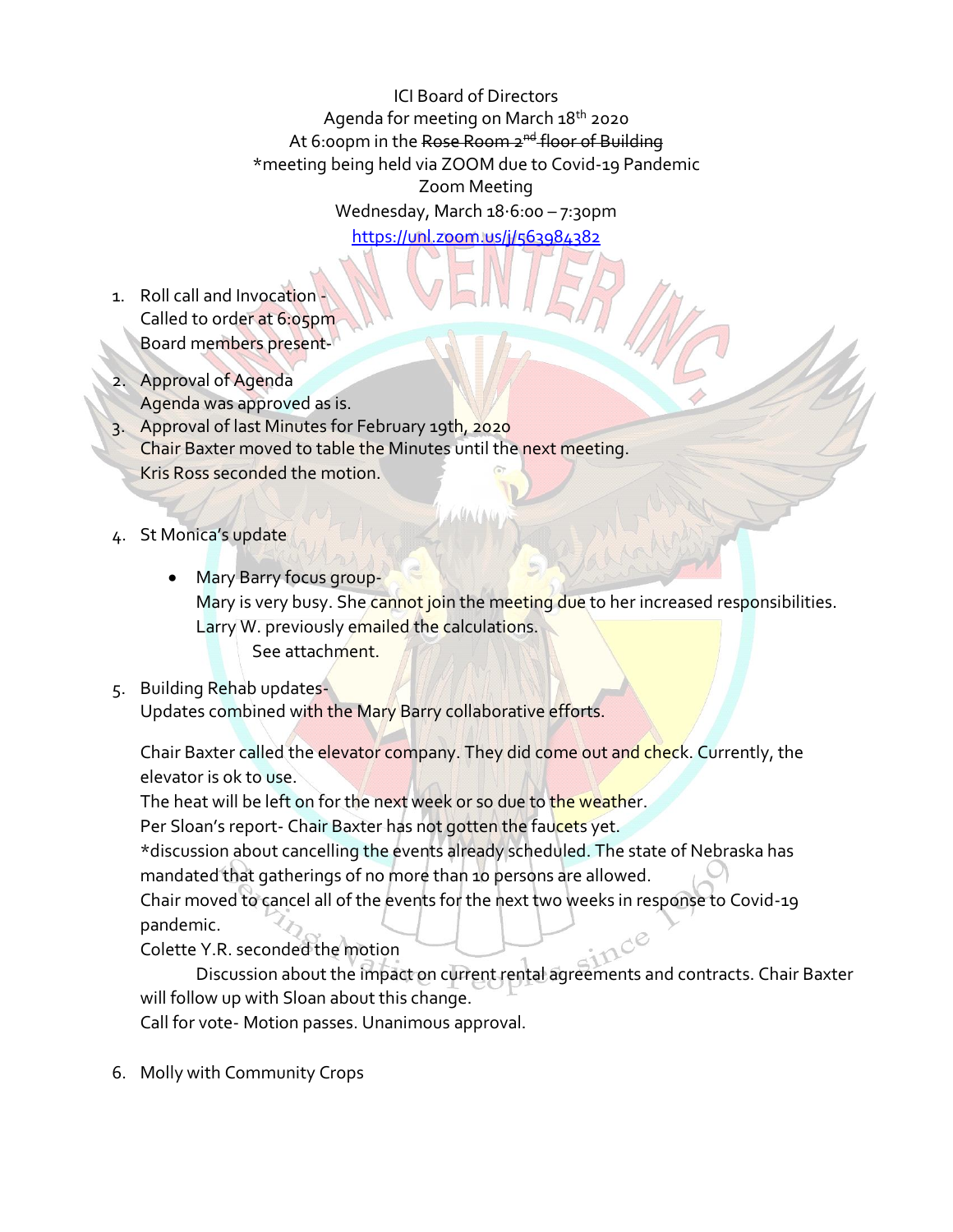-updates given by Larry W. He has been in discussion with Molly at this organization. They require some historical information on the Indian Center property to see if growing was possible.

Jeff M. raised a point about making sure the project does not impede football parking spaces.

- 7. Financial Updates
	- a. Report will be sent out. Chair Baxter will send it out.
- 8. ICI grounds/ building update and concerns
	- No further updates.

## **Capital Campaign update**

Larry W. waiting for updates from other projects to evaluate where we are in order to determine next steps.

Larry did the ground work with community members and to evaluate the situation. The stabilization of the center is tantamount and a completed audit.

## 10. Open Harvest Seed Program-

Updates from Chair Baxter. Additional comments

11. New Business

Presentation by Leo Yankton. He is starting a non-profit organization to empower young Native adults through various programming. Various project ideas to incorporate for our local Native Community.

No further new business.

## 12. Old Business

Chair Baxter gave updates about the Lincoln Police Investigation.

The police investigator has all the information from the bank accounts and other pertinent information.

Kevin A. resubmitted a request to get a grant for the audit assistance. Kevin will follow up with<br>Marshall P about it.<br>Public Comments<br>Next Board Meeting April 15th, 2020 @6pm Marshall P about it.

- 13. Public Comments
- 14. Next Board Meeting April 15th, 2020 @6pm
- 15. Adjourned

Larry moved to adjourn. Kevin A. seconded.

Unanimous approval. Meeting adjourned at 7:30pm.